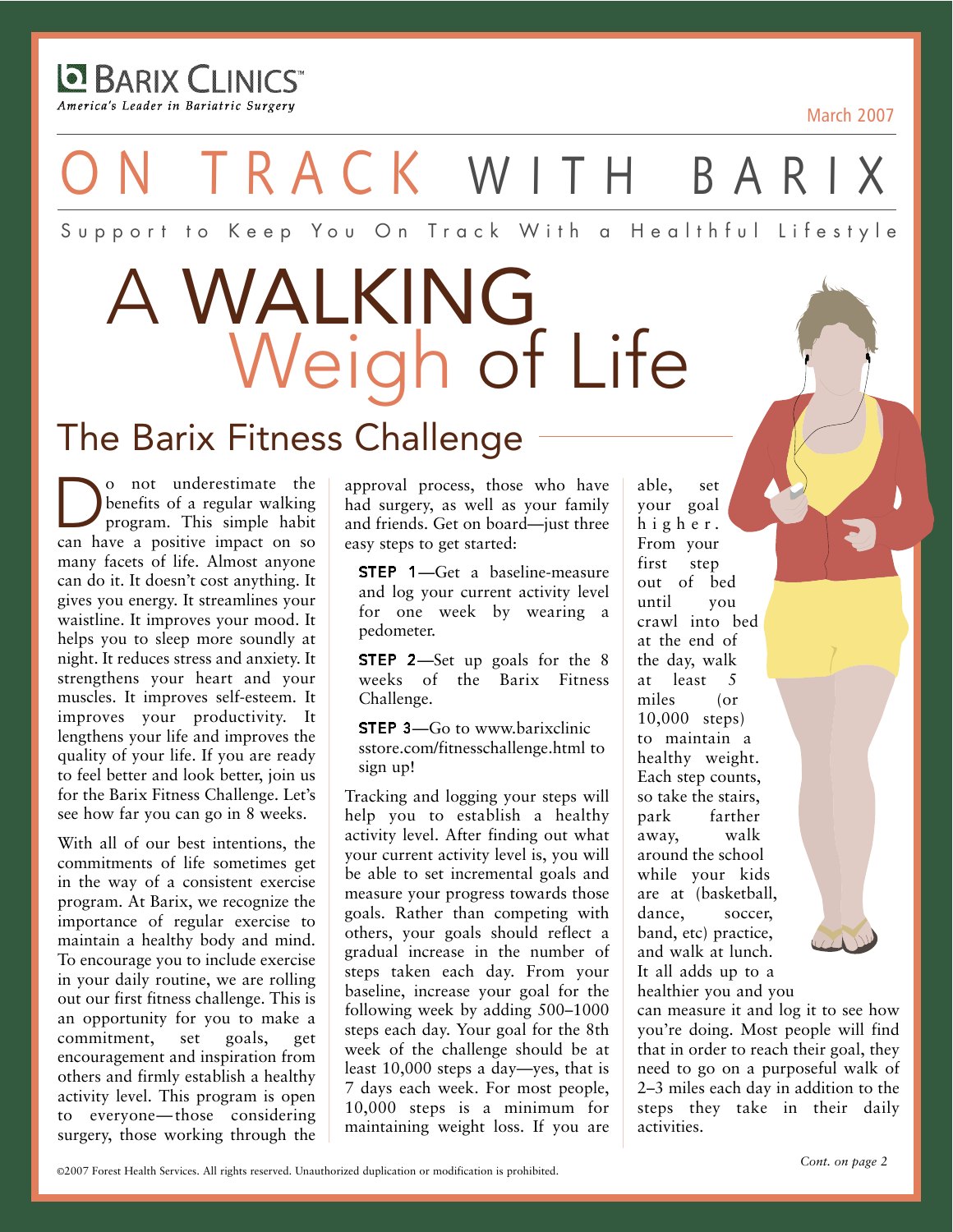## WALKINGESSENTIALS Eight weeks is a big commitment.

#### **WARM IT UP**

The first 5 minutes of your walk should start at a slower pace to get your blood circulation and your muscles warmed up. Warming up muscles decreases the chances of pulled muscles or other injury.

### **PACE IT**

During the first few weeks, don't push it too hard. If you can carry on a conversation, but not sing a song you should be walking at a good pace. If you want to get a bit more technical, a 20 minute mile (about 120 steps per minute) is good for health, a 15 minute mile (about 135 steps per minute) is better for weight loss, a 13 minute mile (about 150 steps per minute) promotes aerobic fitness.

#### **STEP IT UP!**

Already in good shape? Interval training will promote increased fitness for those who are starting with a good solid baseline fitness level. Tracking your steps, walk at a comfortable pace (a perceived exertion level of 6–7 on a scale of 1–10) for 700 steps, and then step up your pace for 100 steps (to a perceived exertion level of 8 or 9). Go back to your original pace for another 700 steps and then step it up again for 100 steps. Continue this change in exertion level until you are finished with your walk.

### **STRETCH IT OUT**

Stretching should occur after your muscles are warmed up, usually at the end of your walk. Don't bounce while stretching. Go into a stretch slowly and hold gently for about 30 seconds.

### **KEEP IT CONSTANT**

Consistency is the key to establishing a new habit. Plan to walk at least 5 days a week—7 is better. Start with a schedule that you can manage and then add to it. As you find your energy soaring as the weeks go on, you will have both the time and energy to bump up your program. Chances are that you will feel a bit tired or have some sore muscles as you begin this program. Don't let this keep you from walking unless you have significant pain. More than speed, or time or even steps…just get moving each and every day. You may want to have a lighter walking day or add some weight training. Be sure to have your habit in place before deviating from your schedule.

### **FUEL IT**

Six small high protein meals will give your body the energy to fuel your new fitness challenge. Eat at least 30 minutes before exercising so you can start to drink water before you even begin to walk. For most walkers, water is the ideal fluid. If it is very hot and humid or if you will be walking for more than an hour, you may want to replace some electrolytes. Just be sure that the drink is sugar free and calorie free. Avoid carbonated beverages to prevent excess gas.

### FOUR STEPS TO ACHIEVEMENT:  $\epsilon$

Plan purposefully. Prepare prayerfully. Proceed positively. Pursue persistently. **99**<br>~William A. Ward~

~William A. Ward~

To be as successful as possible take time to plan for obstacles that could slow down your progress.

- Do you have your doctor's clearance to participate in this type of fitness challenge? Typically, doctors will be thrilled that you are increasing your activity level, however, do check with them to be sure this is right for you.
- Have you taken measurements and pictures? Consider weight, as well as chest, waist, hip, and thigh measurements. How about blood pressure or fasting blood sugar? A picture is worth a thousand words—before pictures are great to show the payoff of your new habit.
- Where will you walk? Sounds simple enough. If you plan to walk outdoors, do you have a contingency plan for bad weather? Consider daylight hours or the safety of walking in your location at night. What is your back up plan if you are walking at a local school and it is closed during spring break?
- Who will support you? Are you going solo? Is your support group all on board? Will your dog accompany you? Do you have a friend or family member ready for this commitment?
- When will you walk? If you do not have a set time of day to walk, it will be easy for other commitments to take priority. Schedule walking into your daily routine.
- Do you need a new pair of walking shoes, music or books on tape to listen to, healthy snack bars, water bottles, a treadmill or a pedometer?



©2007 Forest Health Services. All rights reserved. Unauthorized duplication or modification is prohibited. *Page 2*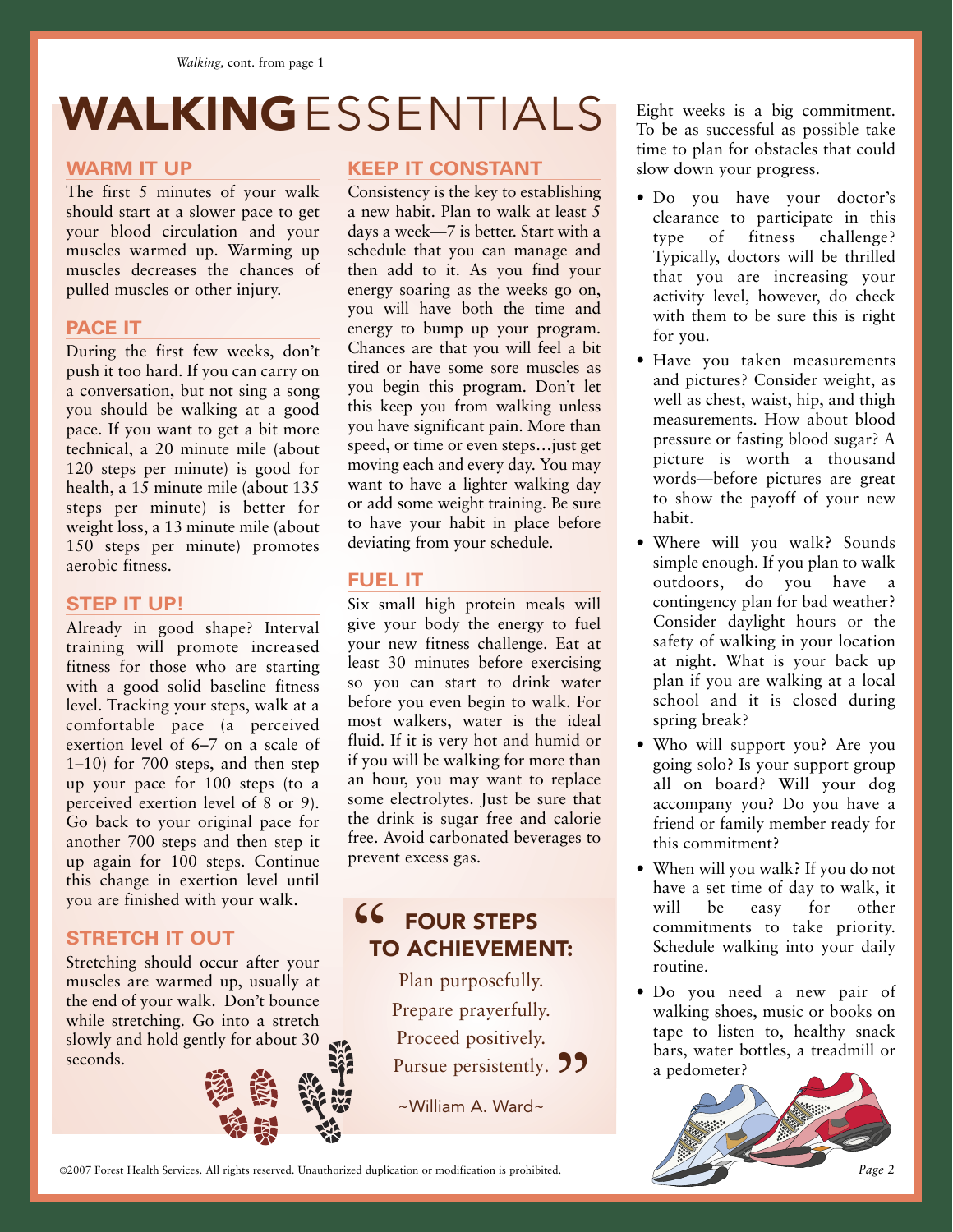

S your surgery date nears, start<br>to think about how you can set<br>success This means that you will make to think about how you can set up your environment for success. This means that you will make your environment as conducive to healthy eating as possible. Setting up your environment includes three components: planning meals and snacks in advance to insure that you will have appropriate foods available; purchasing those foods and beverages; and limiting access to problem foods.

Planning ahead actually frees time spent thinking about when, what and where you will eat and assures that you will have healthful foods and beverages available at home, work and on the run. Take time once a week to plan out your main meals and a selection of healthy snacks. Don't get too fancymost of us are creatures of habit and like to rely on our favorites.

After you have your meals planned, sit down and make a grocery list. Then, simply go and get the healthy foods that will nourish your body. There are lots of healthy convenient foods at the grocery store. Consider cut fresh fruits and veggies, individual containers of low fat, no-added-sugar dairy products, lean deli meats, and portion packed cheese and crackers. If you don't cook, consider healthier selections of frozen entrees.

The final component is to become aware of problem foods and temptations in your environment and limit your access to those foods. For example, pay for gas at the pump to limit exposure to unhealthy snacks; don't buy pop, cookies or candy for your children; pack a lunch from home; do not eat while watching TV, or take your favorite sugar free dessert to social gatherings.

Start now to improve your eating habits by setting up your environment for success. There are lots of great tasting healthy foods that you and your family will enjoy. Start to make these adjustments prior to your surgery and see how easy it is when you set up your environment for success.

### DETERMINE CALORIES USED BY WALKING

| <b>PACE:</b> 3.0 mph (moderate pace) | $=1.05$ kcal/lb/hr  |
|--------------------------------------|---------------------|
| 3.5 mph (brisk pace)                 | $=1.28$ kcal/lb/hr  |
| 4.0 mph (very brisk pace)            | $= 1.82$ kcal/lb/hr |

### EQUATION: PACE x WEIGHT IN POUNDS x HOURS

**EXAMPLE:** A 150# person walking for 30 minutes at a brisk pace **CALCULATION:** 1.28 kcal/lb/hr x 150# x 0.5 hours = 96 calories **EXAMPLE:** A 200# person walking for 40 minutes at a moderate pace  $CALCULATION: 1.05 kcal/lb/hr \times 200 # \times .67 hour = 141 calories$ 

*Note: As weight is lost, fewer calories are used during walking. It takes less energy to move a 170# body than it does to move a 200# body. To continue to get the same benefit, pace or time has to be increased.* 

Detox diets have been around since the 1970s, but have gained popularity again in the last year. Proponents of the detox diets say the body is under constant assault from toxins such as smog, pesticides, artificial sweeteners, sugar, and alcohol. And that a periodic cleansing is required so that these poisons can be flushed from the body before they accumulate and cause headaches, fatigue, and a variety of chronic diseases. Most detox diets allow only water and raw fruits or vegetables. Some also recommend laxatives, enemas or colonic irrigation.

Avoiding large quantities of alcohol, smoke, junk food or anything else in excess does have merit. So does eating more fresh fruits and vegetables and drinking more water. But beyond that the science behind the detox theory has little merit. The body has an amazing set of systems in place to protect itself including the liver, kidneys and digestive tract.

Most people will drop weight quickly with a detox diet, but the weight lost is mainly water weight and as soon as foods are added back in, the weight is regained. Better to spend time and energy improving long term eating, exercise and lifestyle habits than to look for a quick fix. Take the next 10 days and add more fresh fruits and vegetables to your diet and then keep it up. Moderation is the key to good health and detox diets are anything but moderate.

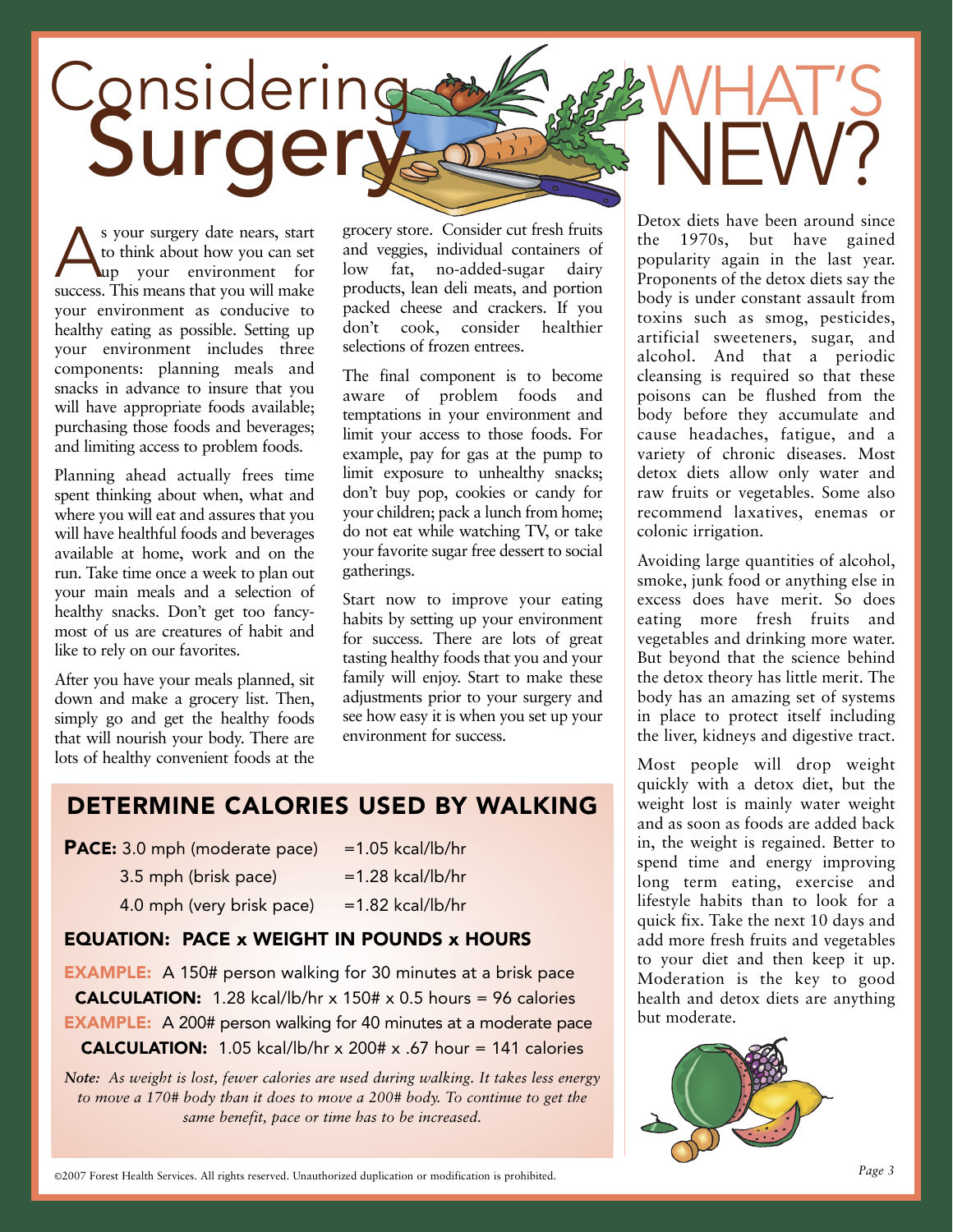## REWARI OURSEL

This month, you could earn a **\$25 GIFT CERTIFICATE** for your "It Worked for Me" tips or recipes! Just submit as many recipes and "It Worked for Me" tips as you like. The most original and creative will be awarded a \$25.00 gift certificate. Include your name and contact info with your entry—make sure your recipes follow Barix nutritional guidelines. Tips must be submitted by March 31, 2007. Please send comments, ideas, recipes, and "It Worked for Me" tips to Deb Hart, RD, LD at **dhart@foresthealth.com**.

## OTHERS CARE PLEASE SHARE

Please tell us about the lives that have changed because you shared your weight-loss story. Submit your story to http://www.barixclinicsstore.com/id190. html. What you have to say may be printed in this publication or on our website and can serve as inspiration to all.

### **REQUEST A FREE BROCHURE FOR YOU OR A FRIEND**

**at 800-282-0066, or www.barixinfo.com**

### **QUESTIONS? ABOUT FINANCING YOUR SURGERY…**

Call a **Barix Patient Service Representativ**e at 800-282-0066.

# RECIPES

### **KEY LIME PIE**

1 - 4 ounce box lime sugar-free gelatin 1/4 cup boiling water 2 - 8 ounce containers no-addedsugar Key lime yogurt 1 - 8 ounce) container sugar-free Cool Whip® Heat water in microwave until boiling. Add gelatin, stirring with fork until dissolved. Pour into large bowl. Add yogurt, and whisk together until

smooth. Add container of sugar-free Cool Whip; stir until smooth. Pour into dessert cups. Refrigerate 2 hours or overnight before serving. Garnish with a dollop of sugar-free Cool Whip and slice of lime. Makes 8 servings.

*NUTRITION INFORMATION PER SERVING:* 70 calories, 1 gram protein, 0 grams fat, 13 grams carbohydrate, 34 mg sodium.

r

### **RECONSTRUCTIVE SURGERY**

**To receive a free reconstructive surgery guide, call 800-282-0066 or email rc@barixclinics.com with your name and contact information.**

Our reconstructive surgery program is currently performed at our centers in Michigan, Ohio, and Pennsylvania. Call us today for more information!



When I first started back on a "normal diet" after my lap band surgery I had a big problem with portioning my food and didn't know I had eaten too much until I got sick 20 minutes later. I was so used to filling my plate as I did presurgery. So, I bought small salad/cake sized plates and it helped me greatly control my portion sizes until I got used to seeing how much I should be eating.

### **BREAKFAST TRIFLE**

Found at www.splenda.com

1/2 cup Splenda® 4 cups plain nonfat yogurt 2 teaspoons vanilla extract 9 slices white bread, crusts removed, cut into rectangles 12 oz frozen raspberries, unsweetened, thawed 2 tablespoons Splenda 1 can (15 oz) peach slices, no-addedsugar 16 oz frozen dark pitted sweet cherries, thawed, drained 1 banana, thinly sliced

Blend 1/2 cup of Splenda, plain yogurt and vanilla together in a medium mixing bowl. Set aside. Mix together raspberries and 2 tablespoons Splenda gently. Do not drain raspberries.

To assemble trifle: Pour 1 cup of yogurt mixture in the bottom of the glass bowl. Place 1/3 of the sliced bread on top of the yogurt mixture.Top bread with 1/3 of the peaches, 1/3 of the cherries and 1/3 of the raspberries. Drizzle about 1/3 of the raspberry juice onto the bread.

Place 1/3 of the thinly sliced banana on top of the raspberries. Pour 1/3 of the yogurt mixture over the bread and fruit. Repeat steps 2-5 two more times, ending by pouring the remaining yogurt over the fruit.

Cover and refrigerate at least 2 hours or overnight, allowing the bread to fully absorb the fruit juices. Makes 10 servings.

*NUTRITION INFORMATION PER SERVING:* 200 calories, 8 grams protein, 1 gram fat, 39 grams carbohydrate, 190 mg sodium.

**SUBSCRIBE to On Track With Barix** www.barixclinicsstore.com /newsletter.html